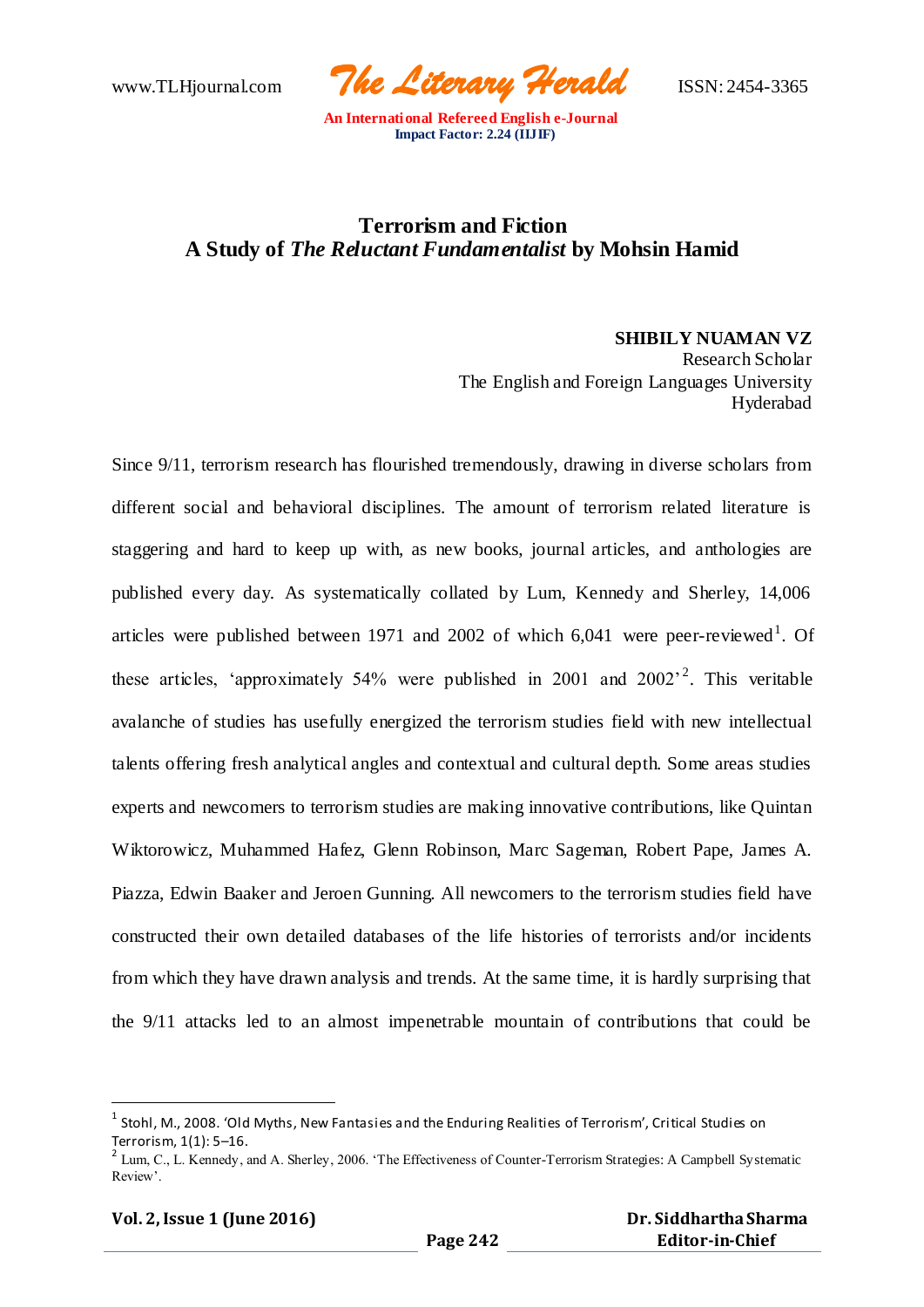www.TLHjournal.com *The Literary Herald*ISSN: 2454-3365

generously characterized as highly speculative in nature and without a high degree of rigorous scientific standard.

In 2001, according to the social science index, little more than 100 articles were published in the main journals and 'that figure had almost trebled by the following year and has carried on rising. Andrew Silke has 'indicated that a new book appears nearly every six hours, and Richard Jackson notes that, during this period, peerreviewed papers have increased by approximately 300%<sup>3</sup>. New, innovative and interdisciplinary journals dealing with terrorismrelated issues and research have appeared that promise to provide new theoretical and interdisciplinary insights and perspectives on the phenomenon, from Critical Studies on Terrorism to Dynamics of Asymmetric Conflict. An array of new, exciting research centres, focusing on terrorism and political violence, have eclipsed older and more established university centres whose programs are seen to be stagnant and even decaying.

The close relationship between the academic field of terrorism studies and the US state means that it is critically important to analyse the research output from key experts within the academic community. This is particularly the case because of the aura of objectivity surrounding the terrorism 'knowledge' generated by academic experts. Running throughout the core literature is a positivist assumption, explicitly stated or otherwise, that the research conducted is apolitical. There is little to no reflexivity on behalf of the scholars, who see themselves as wholly dissociated from the politics surrounding the subject of terrorism. This reification of academic knowledge about terrorism is reinforced by those in positions of power in the US who tend to distinguish the experts from other kinds of overtly political actors. The representation of terrorism expertise as 'independent' and as providing

 $3$  Lentini, P., 2008. 'Review Essay – Understanding and Combatting Terrorism: Definitions, Origins and Strategies', *Australian Journal of Political Science*, 43(1): 133.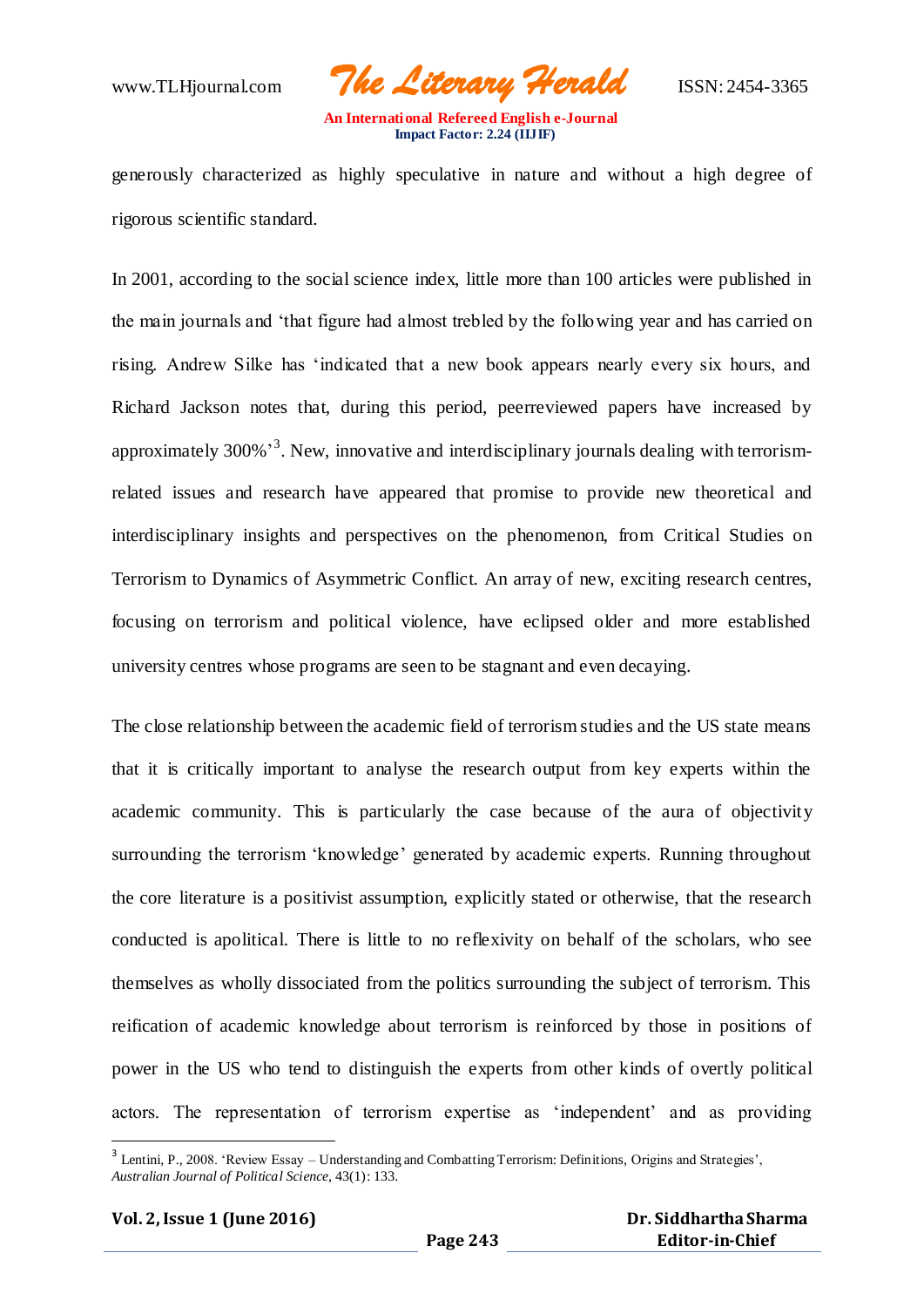www.TLHjournal.com *The Literary Herald*ISSN: 2454-3365

'objectivity' and 'facts' has significance for its contribution to the policymaking process in the US. This is particularly the case given that core experts tend to insulate the broad direction of US policy from critique. Indeed, as Alexander George noted, it is *precisely because* 'they are trained to clothe their work in the trappings of objectivity, independence and scholarship' that expert research is 'particularly effective in securing influence and respect for' the claims made by US policymakers<sup>4</sup>.

Therefore, there are two problematic features which should be analysed in the field of terrorist studies. First, in the context of anti-US terrorism in the South, many important claims made by key terrorism experts simply replicate official US government analyses. This replication is facilitated primarily through a sustained and uncritical reliance on selective US government sources, combined with the frequent use of unsubstantiated assertion. This is significant, not least because official analyses have often been revealed as presenting a politically-motivated account of the subject. Second, and partially as a result of this mirroring of government claims, the field tends to insulate from critique those 'counterterrorism' policies justified as a response to the terrorist threat. In particular, the experts overwhelmingly 'silence' the way terrorism is itself often used as a central strategy within US-led counterterrorist interventions in the South. That is, 'counterterrorism' campaigns executed or supported by Washington often deploy terrorism as a mode of controlling violence<sup>5</sup>. The present study does not locate these two factors of terrorist studies, but I would like to intrigue into the literature produced after 9/11 attack thereby, investigating the said factors of terrorist studies on fiction published in the last decade.

<sup>4</sup> George, A., ed., 1991. *Western State Terrorism*, Cambridge: Polity Press.

<sup>5</sup> Crelinsten, R., 2002. 'Analysing Terrorism and Counter-terrorism: A Communication Model', *Terrorism and Political Violence*, 14(2): 77–122.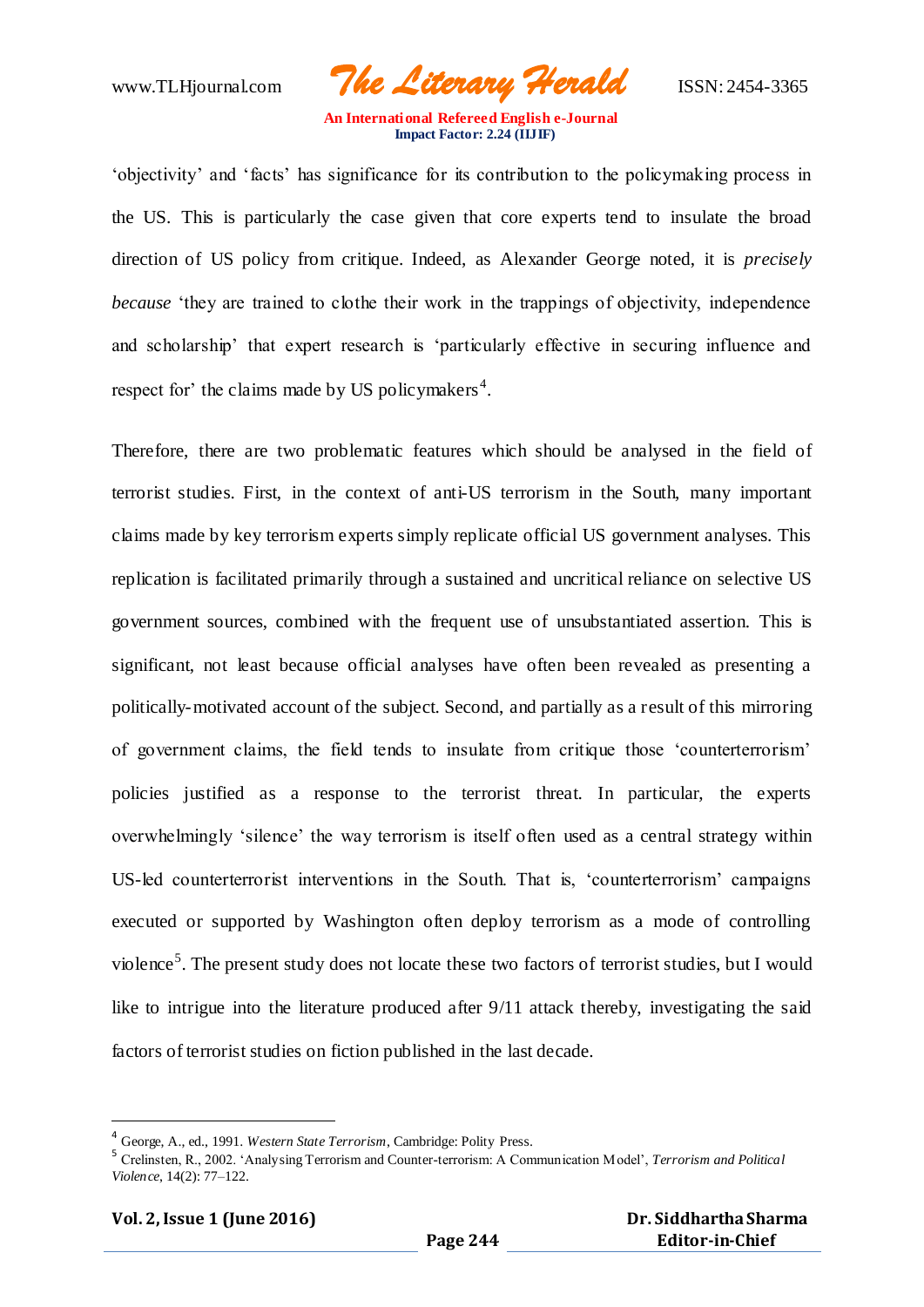www.TLHjournal.com *The Literary Herald*ISSN: 2454-3365

Since September 11 attacks, the Global War on Terror (GWOT) was fought on many fronts, including the ideological war of words and images that rages on the cinema screens across the globe as well as the pages of popular fiction. Western cultural production since September 11 has remained deeply influenced by the events of that single fateful day. The Twin Towers have gone up in flames again and again in a plethora of textual and visual narratives like novels, short, stories, films, documentaries and prose analyses. Representations of September 11 as a moment of global change became the 'ideological lynchpin' of the war on terror, a 'rhetorical construction' that promoted the idea of America as a victim and a defender of freedom, not only in its official discourse but also in the vast cultural production ranging from Hollywood films to the popular fiction and even photography. As David Holloway writes

From the very beginning, '9/11' and the 'war on terror' were so appropriated by storytelling and mythmaking that the events themselves became more or less indivisible from their representations, or simulations, in political rhetoric, mass media spectacle and the panoply of other representational forms that made the events feel pervasive at the time - films, novels, photographs, paintings, TV drama, specialist academic debates and other forms of public culture and war on terror kitsch<sup>6</sup>.

The deplorable simplifications perpetuated by the corporate media and makers and producers of the popular culture production need to be critically reflected in order to unravel the contexts and complexities of 9/11 and its tragic aftermaths.

The process of radical indoctrination has been explored in several post- 9/11 novels where the writers have attempted to explore the mindset of the 9/11 hijackers. However, none of the

<sup>6</sup> Holloway, David. *9/11 and the War on Terror*. Edinburgh: Edinburgh University Press, 2008), 5.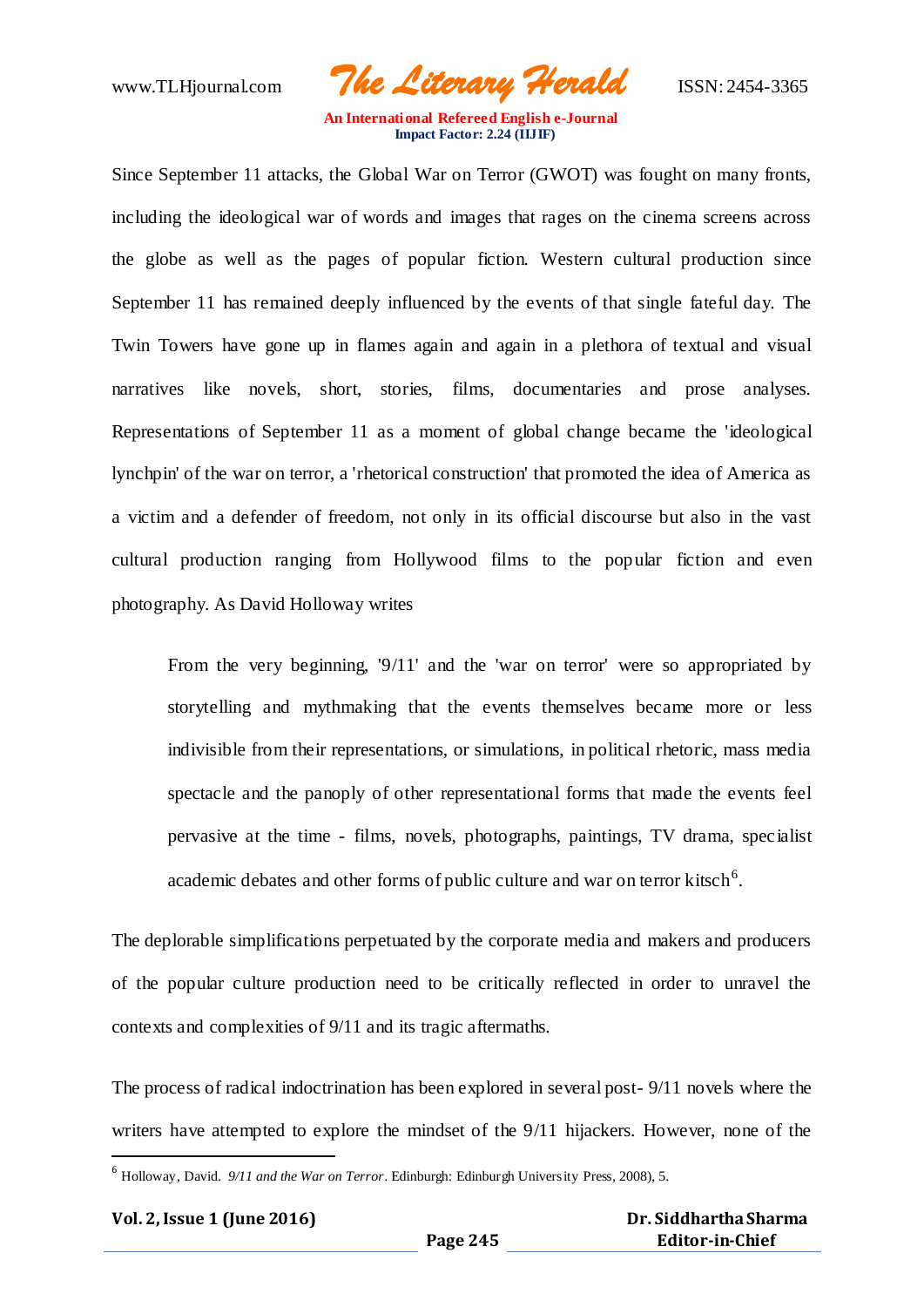www.TLHjournal.com *The Literary Herald*ISSN: 2454-3365

western writers have created a context large enough to include ordinary Muslims, who are the people who have various political and religious perspectives. Scanlan notes that after the 9/11 attacks, violent revolutionaries have created public terror that can be manipulated and multiplied by politicians, the press and literary writers. He says that the terms like Islamic terrorism and Islamic fascism were deliberately created and frequently repeated in the news media for the single objective of justifying many acts of discrimination against Muslims<sup>7</sup>. Such a violent image of Islam is not only reinforced by the popular films and television programmes but also by the post-9/11 novels written by some well-known American authors including Don DeLillo, John Updike and Sherman Alexie. At the same time, however, one must admit that there are other examples of popular fiction that refuse to tow the official discourse of war and terror. For example, Spiegelman's *In the Shadow of No Towers* (2004), or Philip Roth's *The Plot Against America* (2004), or Henri Rehr's *Tribeca Sunset*, and Alissa Torres's *American Widow*. Each of these narratives contests official accounts and re-inscribes counter or alternative discourses.

In the face of the scale of the events and their impact on the socio-political reality of the world, writers almost rushed to compete in all forms of writings including journalism and literary fiction. Post-9/11 era in general was a crisis for the fiction writers in the face of unfolding trauma and several works of arts quickly emerged to reflect on the changed realities of the world. A great number of prominent social theorists/philosophers including Jean Baudrillard, Slavoj Zizek, Paul Virilio, Noam Chomsky, Jürgen Habermas and Jacques Derrida have also written about the politico-ideological implications of terrorism and the

<sup>7</sup> Scanlan, Margaret. Migrating from Terror: The Postcolonial Novel after September 11, *Journal of Postcolonial Writing*, 46: 3 (2010), 266-27.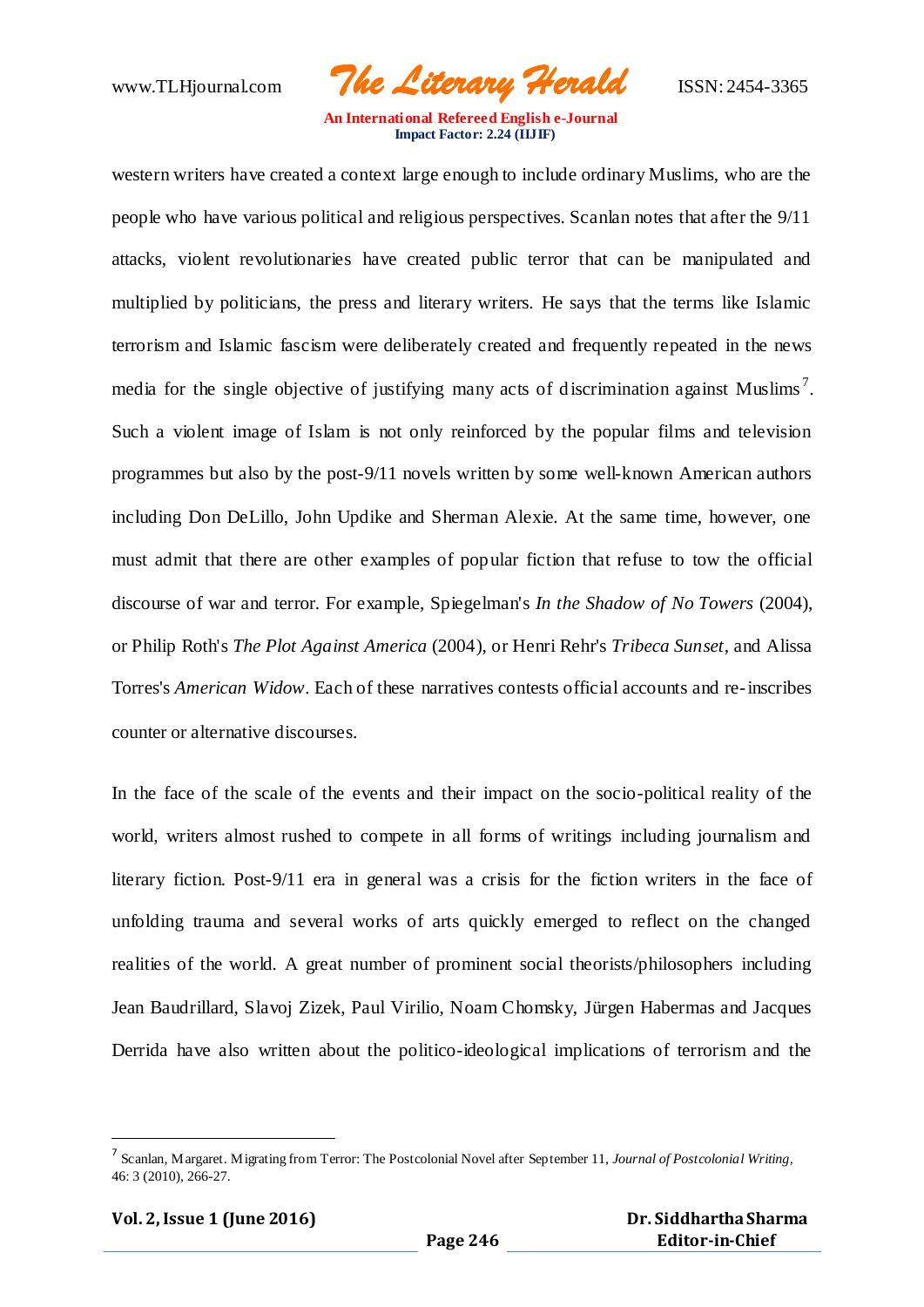www.TLHjournal.com *The Literary Herald*ISSN: 2454-3365

terrorist attacks in the U.S. They not only examined the overarching geopolitical implications of terrorism but also the governmental response to the new reality.

The aftershocks of the attacks continue to structure American political and cultural discourse, and as the chronological distance from the terrorist attacks of 9/11 increases, the number of politico-philosophical and literary discourses surrounding the event continues to multiply<sup>8</sup>.

However, serious creative reflections about the events of 9/11 have been few. This is due to an effective controlling structure of the corporate media to suppress and snub the dissenting voices. As Jacques Derrida has said:

9/11 introduces a deconstructive critique that is sober, alert, vigilant, attentive to everything that, through the best-substantiated strategy, the most justified politicking rhetoric, media powers, spontaneous or organized trends of opinion, welds the political to the metaphysical, to capitalistic speculation, to perversion of religious or nationalistic influence, to sovereignist fantasy... Therein lies my interpretation of what should be what was named yesterday, according to the White House slogan, "infinite justice": to not exonerate oneself from one's own wrongs and the mistakes of one's own politics, even when one has just paid the most horrific and disproportionate price for it. $9$ 

Derrida's warning against the consequences of ignoring the causes of terrorism is as significant today as it was right after the 9/11 attacks. The imperial hubris that has been the

<sup>8</sup> Marco Abel, Don DeLillo's 'In the Ruins of the Future': Literature, Images, and the Rhetoric of Seeing 9/11, PMLA, 118: 5 (2003), 1236-125.

<sup>9</sup> Derrida, Jacques. *Fichus.* Paris: Galilee, 2002, 51-52.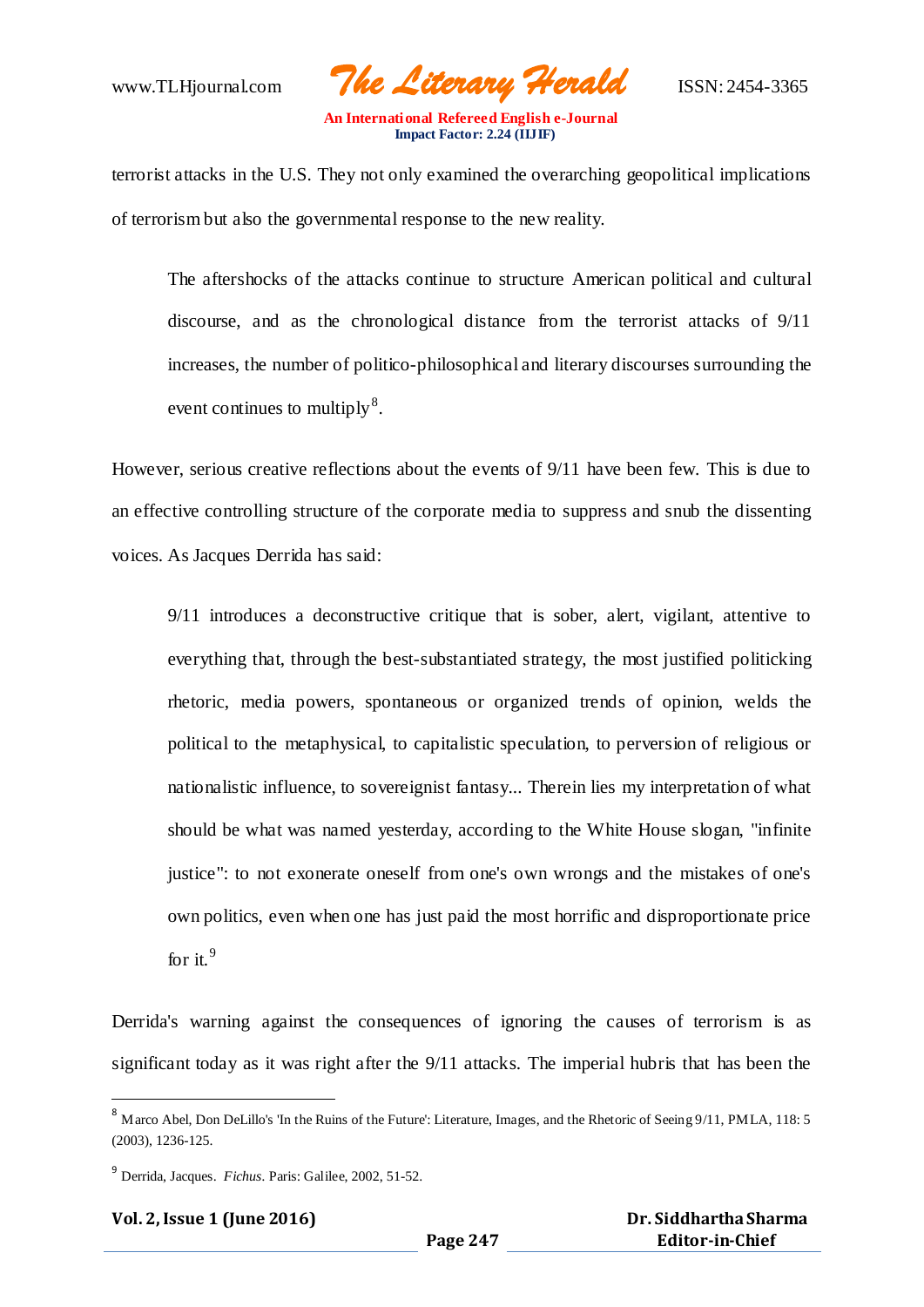www.TLHjournal.com *The Literary Herald*ISSN: 2454-3365

cause of horrific tragedies since 9/11 continues to threaten world peace and communal harmony. In the name of justice and freedom, many unjust wars have been started and civil liberties curtailed even in the U.S itself.

Martin Amis and John Updike are two notable writers who have echoed the same voice of America in same tone and pitch. "The Last Days of Muhammed Atta" by Martin Amis is a short story<sup>10</sup>. It is, however, a very important post-9/11 writing that sheds light on how opinion makers created their characters by partly incorporating current history. Amis, in this story imagines the last few days of the life of Muhammad Atta before he piloted a plane into the Twin Towers on September 11, 2001. By outlining his conversation with Abdulaziz, his accomplice, the author attempts to depict the radicalized image of the terrorist and link it with his faith through his Sheikh, the Imam. The venue of their interactions is located in a camp near Kandahar in Afghanistan, chosen specifically and precisely to present a constructed conclusion that terrorism has a certain geographic identity too. Besides, the setting of the story, the development of the plot also merits attention. It moves along expected and familiar course that is typical of terrorism news flashed on the television screens every now and then. Although Amis does attempt to explain that his treatment of Islam as a religion is not inimical, but he sees Islam's transgressions as being excessively tolerated and wants the west to put some restriction on it. The larger message of Amis is that excessive tolerance of Islam in the West is a problem. What is significant about 'The Last Days of Muhammad Atta' is that the writer attempts to explore what is deep inside the mind of the would-be terrorist. Through the private musings of the protagonist, the writer has constructed the image of Islam as religion promoting fanaticism.

 $10$  Martin Amis, "The Last Days of Muhammad Atta," available at http://www.martinamisweb.com/documents/lastdayson.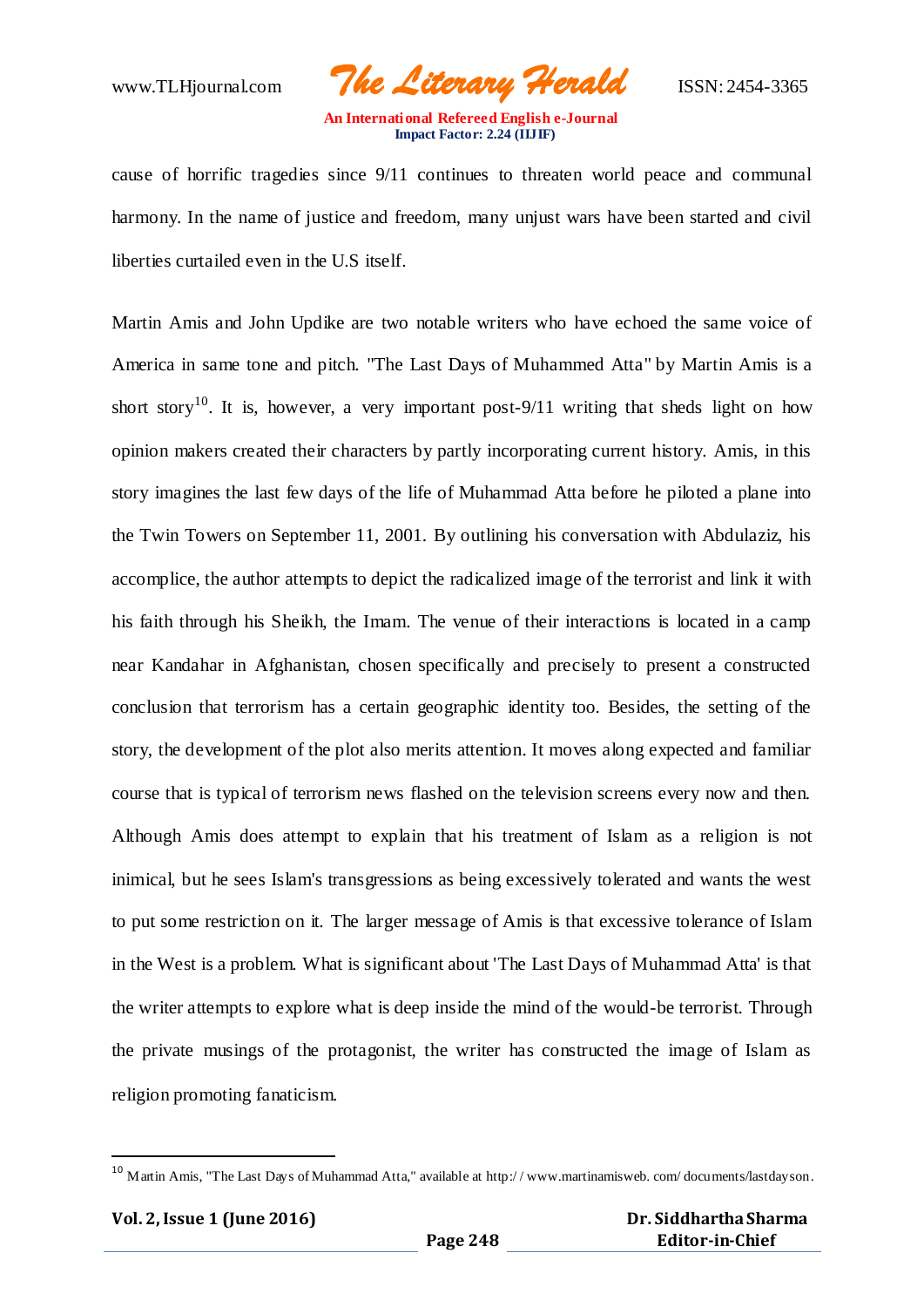www.TLHjournal.com *The Literary Herald*ISSN: 2454-3365

This story has an important analogy with the *Terrorist* (2006) by Updike in showing that the acts of suicide terrorism committed by the protagonists are necessarily inspired by the teachings of imams of the mosques. This cannot be considered a mere coincidence that the general trend in post-9/11 fiction and other art forms is to portray a western position on the issue of terrorism and essentially see the phenomenon of terrorism associated with the faith of Islam. There are thirty three verses of the Holy Quran and numerous references to other theological sources of Islam in the novel. Without any credible reason or rationale, Updike has quoted from the Quran, only to underline that the followers of the Quran are irrational and cannot listen to or understand common reasoning and human counselling. Most of the verses that Updike has gathered are about divine fury and anger at the infidels and sinful, thereby contributing to the general perception, as peddled by the American media, that Islam is another-worldly religion that relies on terror alone to convert people.

There are numerous novels, films, stories and other art productions in this regard revert and megaphone US policies on War on Terror. Terrorism critical studies have simply pointed out to replicate the US analysis or version of terror. On the other hand, another important feature of terrorism studies and also part post 9/11 fiction stands opposite of this particular argument. Either terrorism critical studies avoid all other socio-political interpretations of terrorism or condemn their critique on terror as 'violent radicalization' of the subject like the US does<sup>11</sup>. The Oxford English Dictionary distinguishes between terror as the emotional state of being frightened, which is often attributed to a novel or tale of terror, and terrorism, or a system of terror, in which either a government rules by intimidation or a person or group adopts a policy of intimidation intended to strike with terror those against whom it is adopted. These latter two senses of terrorism are often invoked to justify the relativist argument that 'one

<sup>11</sup> Jackson, Richard. ed., *Critical Terrorism Studies a New Research Agenda*. Abingdon: Routledge 2009. 22.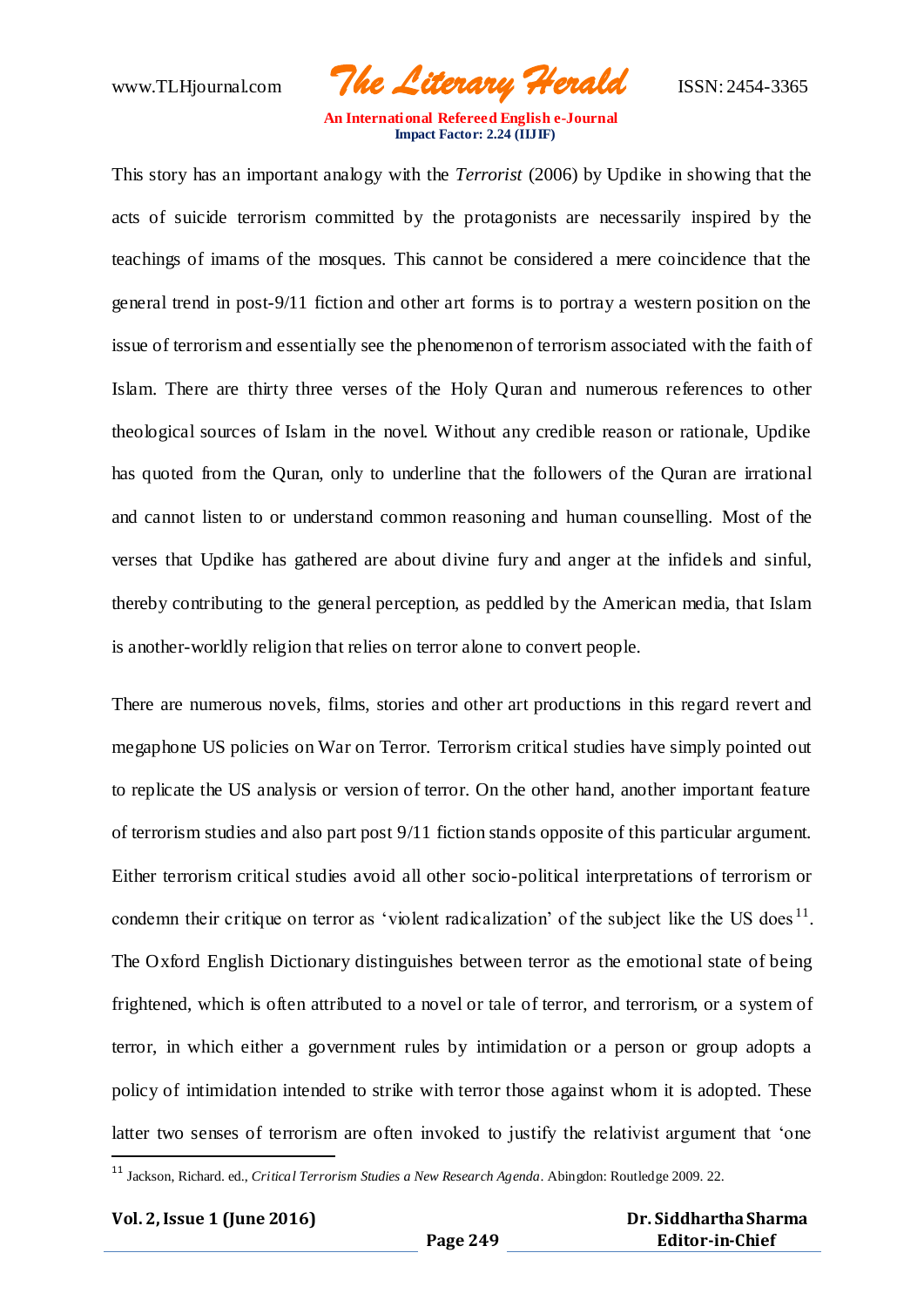www.TLHjournal.com *The Literary Herald*ISSN: 2454-3365

person's terrorist is another person's freedom fighter'. But it is often very much cleared out that counter terrorism is not concerned or theorized under the term of terrorism and the US intervention to the several part of the world has been termed as War On Terror.

In this juncture, there are some writers of fiction who are engaged in a clarification campaign to protect Islam and Muslims. Muhsin Hamid's *Reluctant Fundamentalist* (2007) is one example where he portrays a dramatic monologue of the protagonist, Changez Khan who destined to abandon his prestigious job in America and relieve into his own country, Pakistan as a victim of the terror discourse soon after the demolition Twin Towers. Changez is at the top of his class in Princeton and is picked up by a leading financial company in New York. He soon becomes the company's best trouble-shooter. His skill in reordering sick companies and turning them around moves his seniors to single him out to cut and prune staff and bring financial order into chaotic work places all over the world, from the Far East to Latin America. Later, Changez meets Erica while on holiday in Greece and is instantly attracted to her. Meanwhile, Erica confesses that she is still in love with her dead boyfriend and that she cannot get herself to forget him.

In the final movement of this narrative, Erica surrenders to her sickness and checks into a rehab centre. When Changez meets her there, he is shocked at how gaunt and sick she has become. He comes away shaken only to discover that she has vanished from the sanatorium perhaps she is dead but no one knows for sure because her body is never found. By now, Changez has lost it as well: a nameless urge to find what is missing from his successful career, along with a deep homesickness for the innocent world of his youth, drives him to give up his job in America, return to Pakistan and start life over again as a college teacher.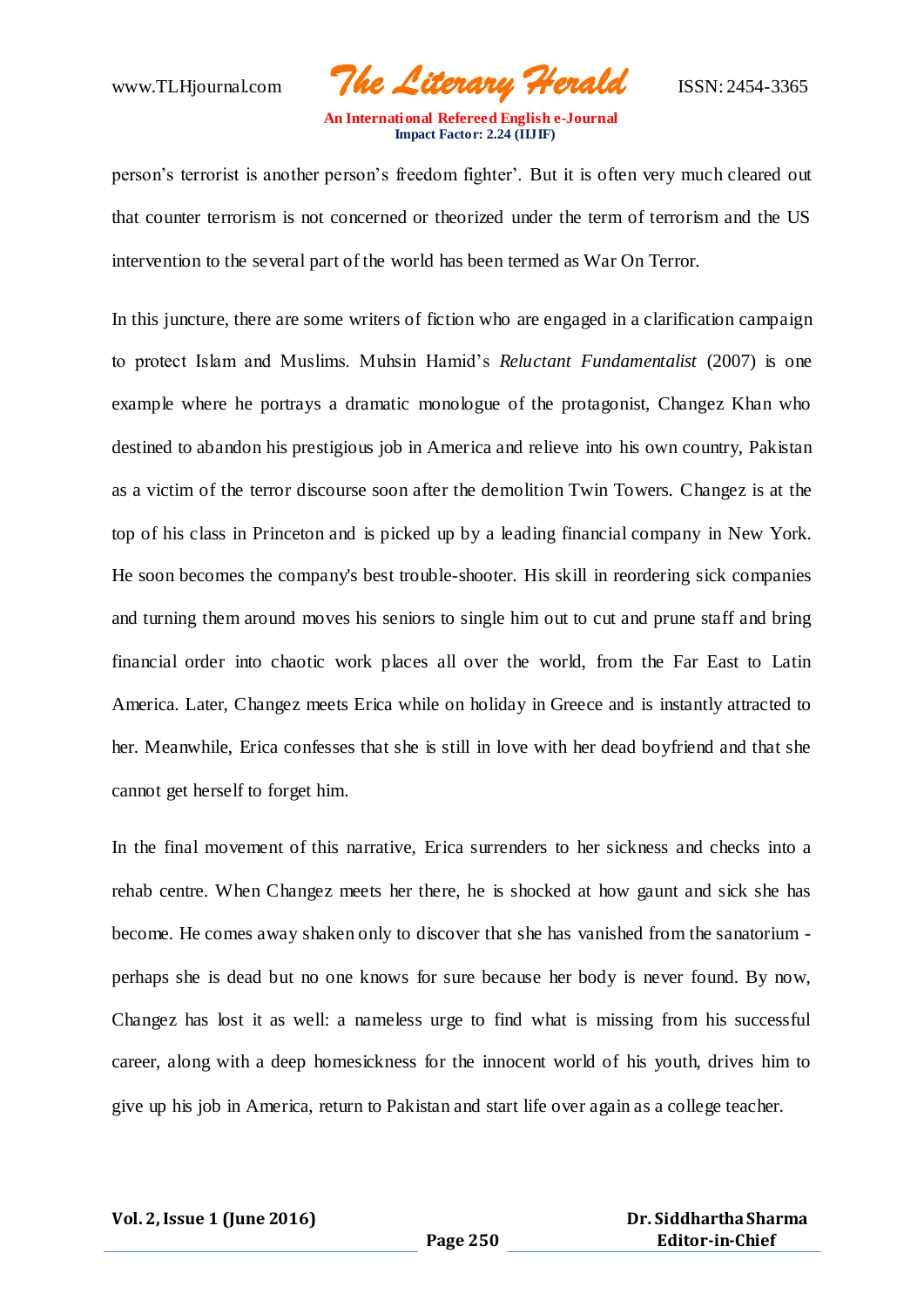www.TLHjournal.com *The Literary Herald*ISSN: 2454-3365

In the novel, Hamid sought to counter the negative representation of Islam. Edward Said calls it a re-representation and a reactive counter- response.

The narrative depiction of Islam through the acts of terrorism, wars, deaths, fatwas , jihads or bombings sustains a Western sociological imagination of Islam but at the same token, it thrusts the Ummah , or the global Muslim community, into a constant struggle to re-represent Islam. Inevitably for 'many Muslims articulations on Islam is a reactive counter-response, for anything said about Islam gets more or less forced into the apologetic form of a statement about Islam's humanism, its contribution to civilization, development and moral righteousness.  $^{12}$ 

As the racial scenario changes in the wake of 9/11 attacks, Hamid's protagonist, Changez, faces debasing stereotypes based on religion and ethnicity. He is stripped of his illusions and enforced identity. A few days after the attacks, as he returns from Manila with his business team, on the airport he was separated from his colleagues at the immigration desk. "They joined the queue for American citizens; I joined the one for foreigners<sup>"13</sup>. This is the moment when regression starts and any hidden/subconscious desire to see America harmed is entrenched in his conscious self. The transformation begins. His emergence into visibility for the wrong reasons makes him a locus of suspicion and discourse. As Changez informs his silent American listener:

America was gripped by a growing and self-righteous rage in those weeks of September and October as I cavorted... Pakistani cabdrivers were being beaten to within an inch of their lives; the FBI was raiding mosques, shops, and even people's

| Vol. 2, Issue 1 (June 2016) |  |
|-----------------------------|--|
|                             |  |

<sup>12</sup> Said, Edward. *Covering Islam*. London: Vintage, 1997, 55.

<sup>13</sup> Hamid, Mohsin. *The Reluctant Fundamentalist*. Karachi: Oxford University Press. 2007, 44.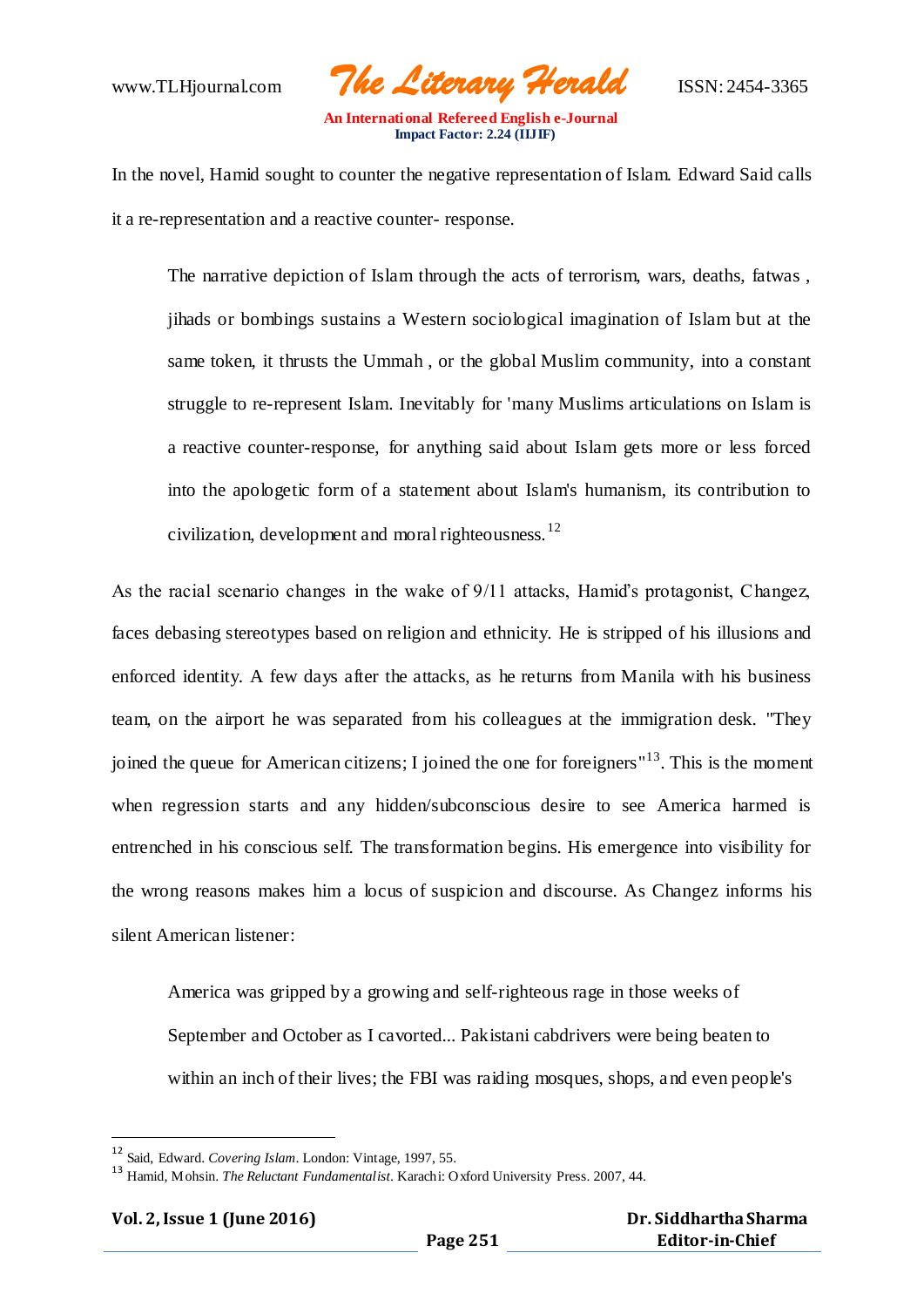www.TLHjournal.com *The Literary Herald*ISSN: 2454-3365

houses; Muslim men were disappearing, perhaps into shadowy detention centers for questioning or worse.  $14$ 

Suddenly a new identity, that of a terrorist or at least a terrorist-look-alike is imposed on the successful Princeton graduate and a brilliant business analyst for Underwood Samson's whose cardinal business principle is "Focus on the fundamentals." Ironically, Changez starts concentrating on another set of fundamentals which turns him into a reluctant fundamentalist and a hardliner. He confronts and suffers many unpleasant changes in American attitudes from the highest echelon to the public sphere.

Affronts were everywhere; the rhetoric emerging from your country at that moment in history - not just from the government, but from the media and supposedly critical journalists as well - provided a ready and constant fuel for my anger.<sup>15</sup>

It is vital to inculcate terrorism and counterterrorism factors for a comprehensive analysis of terrorist discourse as the US continues to lead a worldwide 'war on terror' throughout the global South with profound consequences for the human security of population of the region. Furthermore, a critical study of terrorism and fiction should also work to expose the silences present in mainstream research, particularly regarding the terroristic nature of many aspects of the US-led and US-supported 'counterterrorist' policy.

**Vol. 2, Issue 1 (June 2016)**

 $14$  Ibid., 45.

 $15$  Ibid., 101.